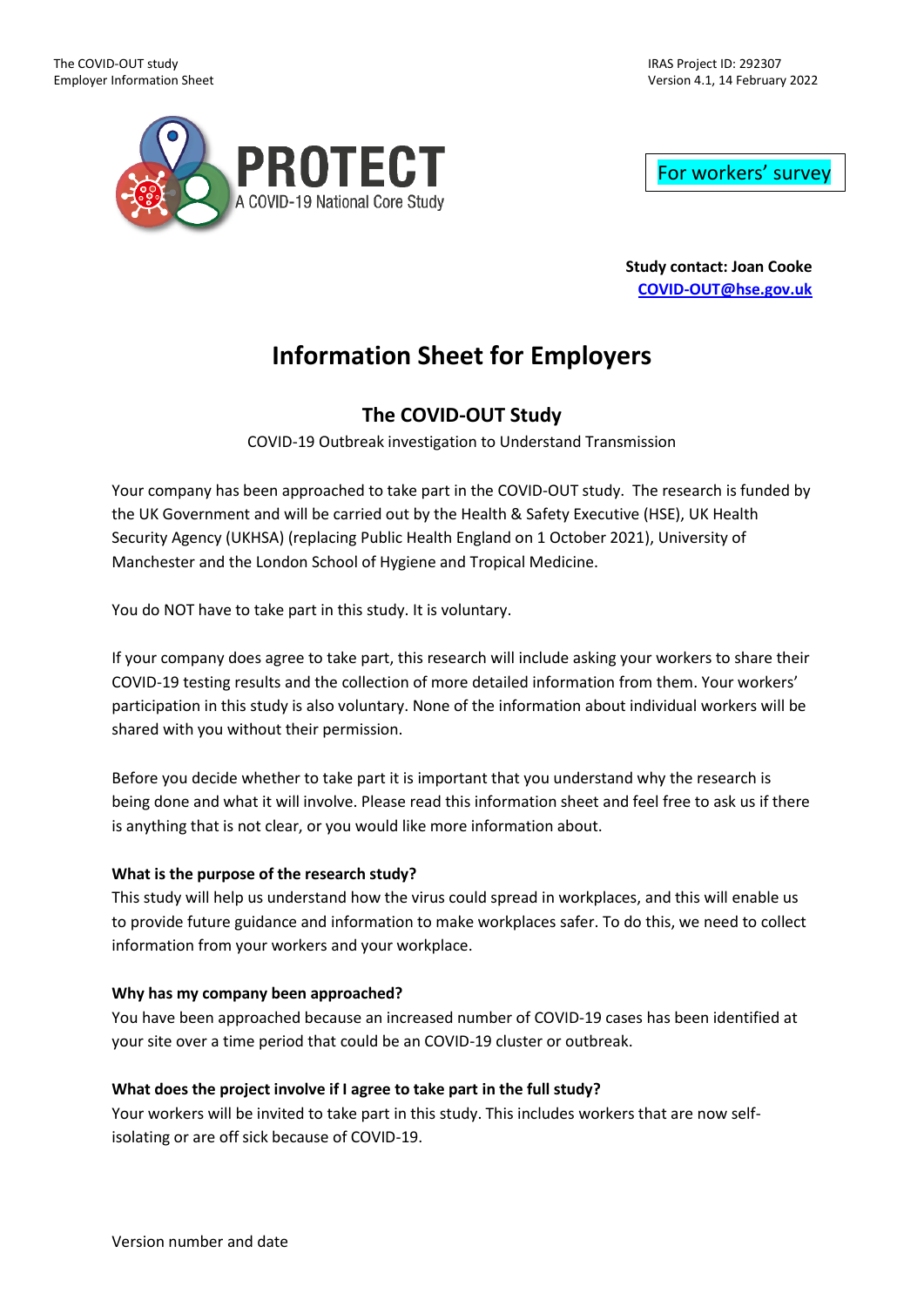If you decide to take part, you will be asked to:

- Sign the employer consent form provided and indicate the parts of the study you will participate in
- Share information on workplace COVID-19 testing where available, including the numbers and dates of positive cases found among workers and the areas they worked
- Help us determine the best way to contact the workers on your site
- Assist in sharing information about the study to workers and to ask them to take part in this study

Only workers who provide their informed consent to this study will be included. Your workers' participation in this study is also voluntary. As part of this research study, participating workers will be asked for their consent to do the following:

- Complete a full study questionnaire to provide information on their work, health, COVID-19 symptoms, living and working conditions, method of travel to work, close contact at work and at home, their adherence to COVID-19 controls
- Provide consent to allow the study to obtain their COVID-19 test (PCR or LFT) results and further virus genomic analysis results.

The study will offer a small compensation (£20 voucher) to each participating worker who has completed the full study questionnaire.

### **Do I have to take part?**

No, involvement in this research is voluntary. It is up to you to decide whether your organisation is prepared to take part. If you do decide to take part, you will be given this information sheet to keep, and asked to sign a consent form on behalf of your organisation. You are free to withdraw at any time without giving a reason. Similarly, individual members of staff are not obliged to participate in the research, and those that do are also free to withdraw at any time without giving a reason. Any information collected from you or your workers before withdrawal would still be used in the analysis and publication of the findings.

#### **What will happen to the results?**

Questionnaire data from your site will be combined with those from other sites and scientifically analysed. The findings from the data analysis and subsequent reports/papers will be put into the public domain. Your site/organisation will not be identified in any publication resulting from this work. Any information used will be presented in a strictly anonymous format so that no one will be able to identify anyone or any organisation who took part in the study.

These anonymised results may also be used in future research whereupon no organisations or individuals will be identifiable. All data will be handled in accordance with the requirements of the General Data Protection Regulation (GDPR) and the Data Protection Act 2018.

#### **What are the possible benefits for you?**

Everyone helping with this research will help us to work out how to stop the spread of the virus, and how to make workplaces more COVID-secure. This will help keep businesses open.